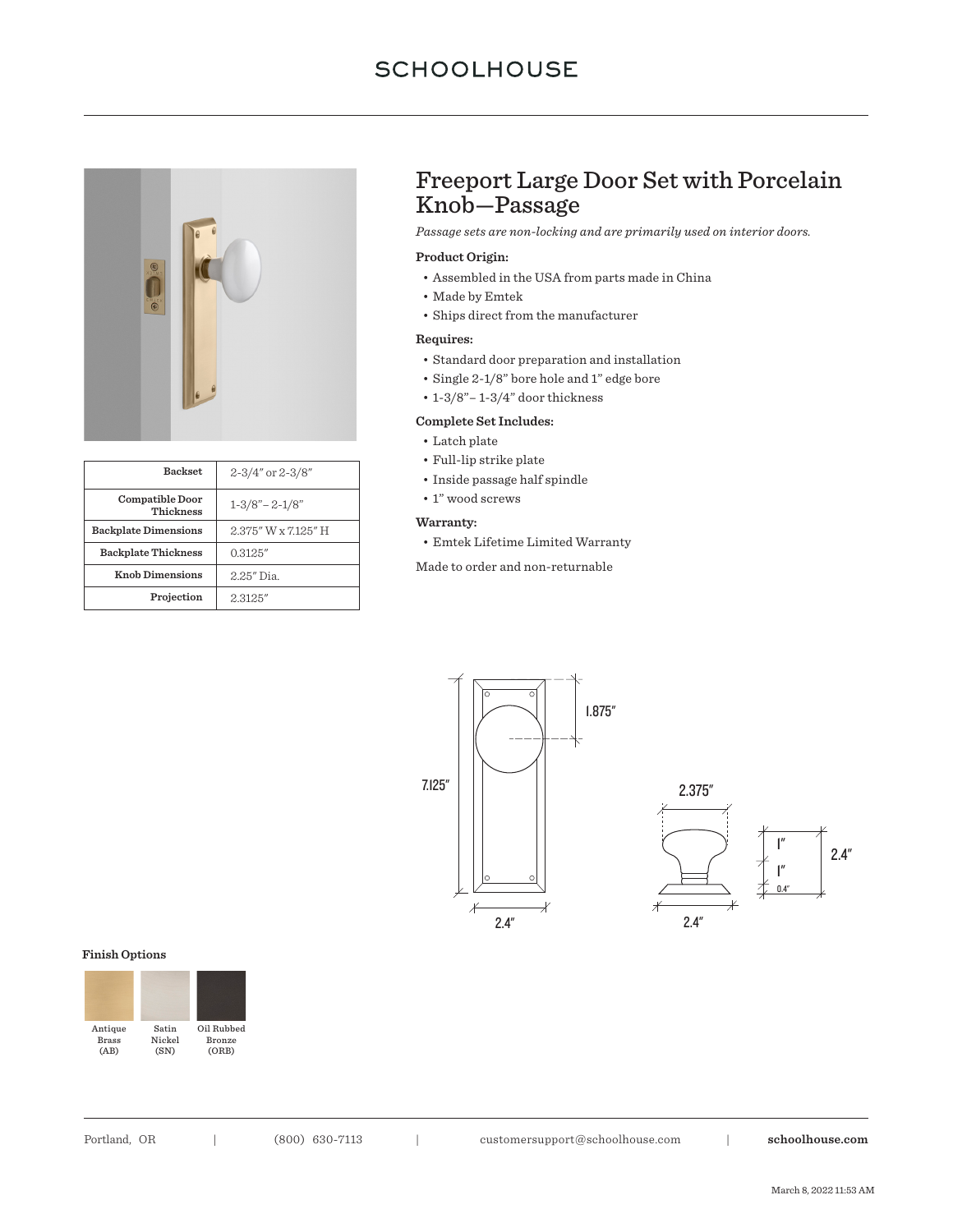



| <b>Backset</b>                      | $2 - 3/4"$ or $2 - 3/8"$ |
|-------------------------------------|--------------------------|
| Compatible Door<br><b>Thickness</b> | $1 - 3/8 - 2 - 1/8$      |
| <b>Backplate Dimensions</b>         | 2.375" W x 7.125" H      |
| <b>Backplate Thickness</b>          | 0.3125''                 |
| <b>Knob Dimensions</b>              | 2.25" Dia.               |
| Projection                          | 2.3125"                  |

#### **Finish Options**



# Freeport Large Door Set with Porcelain Knob—Privacy

*Privacy sets lock with a privacy pin and are primarily used on bedroom and bathroom doors.*

## **Product Origin:**

- Assembled in the USA from parts made in China
- Made by Emtek
- Ships direct from the manufacturer

#### **Requires:**

- Standard door preparation and installation
- Single 2-1/8" bore hole and 1" edge bore

#### **Complete Set Includes:**

- Latch plate
- Full-lip strike plate
- Privacy pin
- Inside passage half spindle
- 1" wood screws

### **Warranty:**

- Emtek Lifetime Limited Warranty
- Made to order and non-returnable

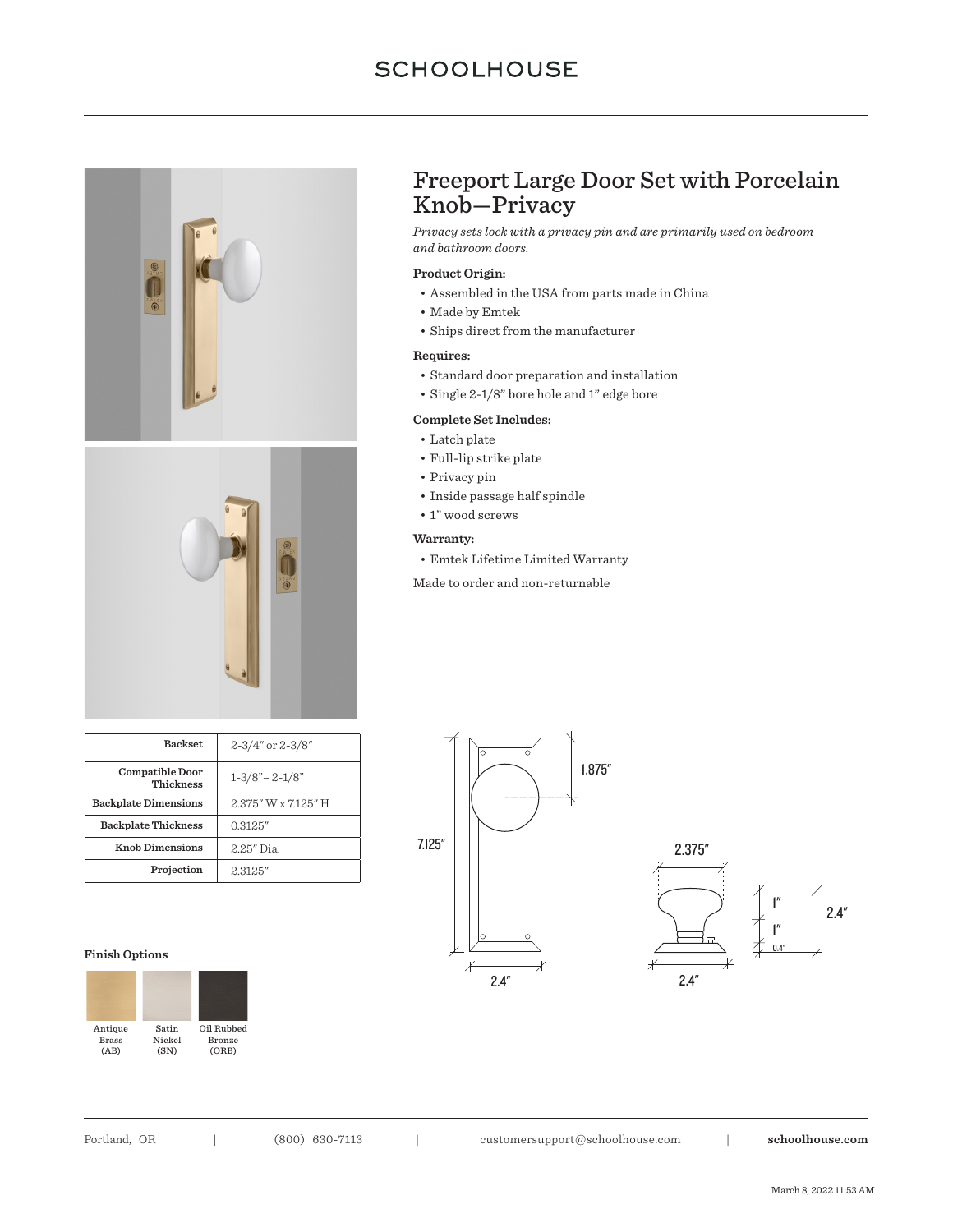

| <b>Backplate Dimensions</b> | 2.375" W x 7.125" H |
|-----------------------------|---------------------|
| <b>Backplate Thickness</b>  | 0.3125''            |
| <b>Knob Dimensions</b>      | 2.25" Dia.          |
| Projection                  | 2.3125"             |

# Freeport Large Door Set with Porcelain Knob—Dummy, Pair, Non-Keyed

*Dummy sets are non-turning and balance the look of double doors. Proportions of non-keyed dummy sets match those of passage sets.*

### **Product Origin:**

- Assembled in the USA from parts made in China
- Made by Emtek
- Ships direct from the manufacturer

## **Requires:**

• Surface mounted; No bore hold required

### **Complete Set Includes:**

• Mounting kit

#### **Warranty:**

• Emtek Lifetime Limited Warranty

Made to order and non-returnable



#### **Finish Options**



Portland, OR | (800) 630-7113 | customersupport@schoolhouse.com | **schoolhouse.com**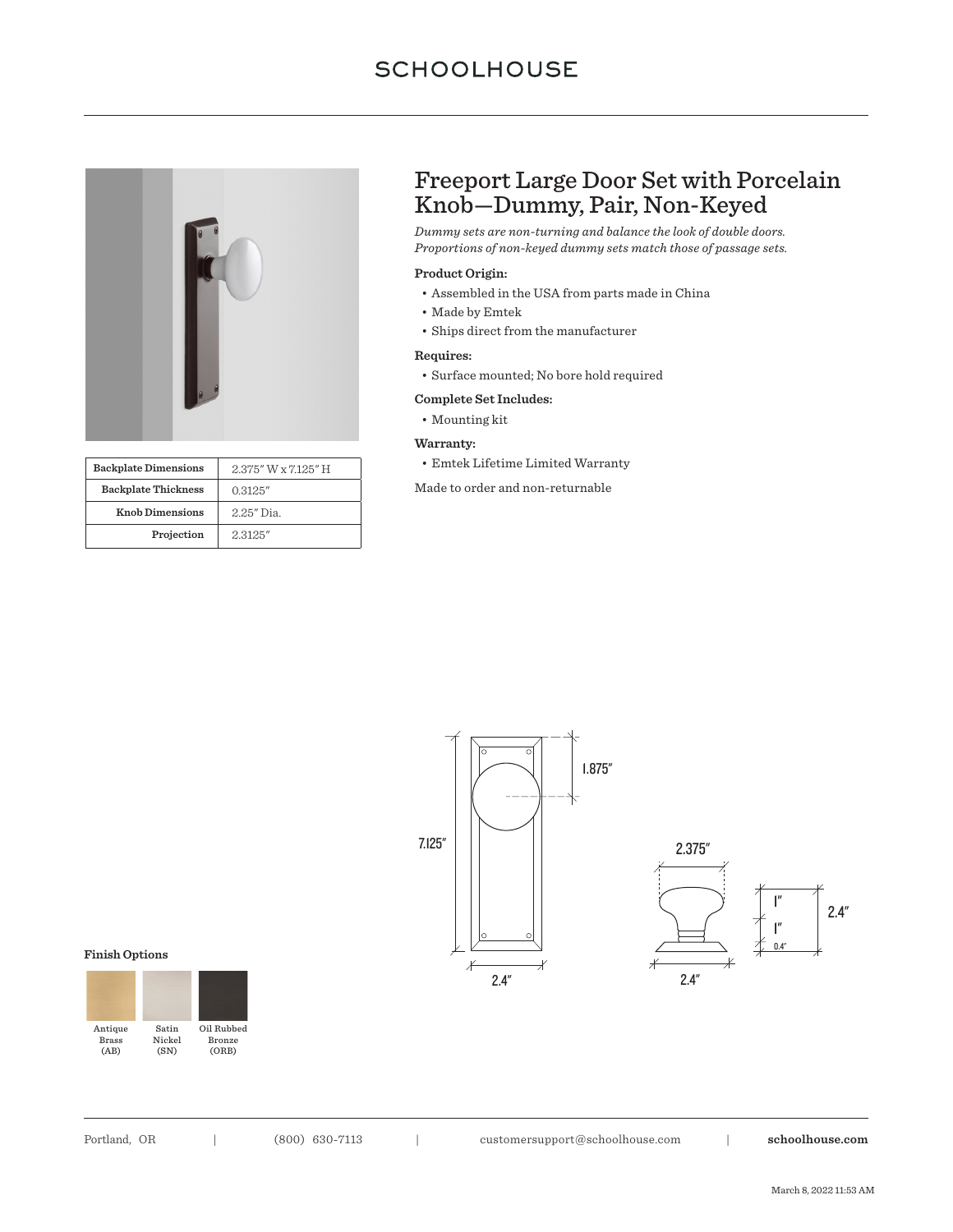



# Freeport Large Door Set with Porcelain Knob—Keyed

*Keyed sets lock with a single cylinder deadbolt and are primarily used on exterior doors.*

## **Product Origin:**

- Assembled in the USA from parts made in China
- Made by Emtek
- Ships direct from the manufacturer

### **Requires:**

- Standard door preparation and installation
- Two 2-1/8" bore holes and 1" edge bores; 3 5/8" center-to-center hole spacing

#### **Complete Set Includes:**

- Latch plate
- Full-lip strike plate
- Inside passage half spindle
- $\bullet$  1" wood screws
- 2-1/4" deadbolt mounting screws, extension collar and deadbolt strike plate
- Schlage C Keyway and 2 keys

### **Warranty:**

• Emtek Lifetime Limited Warranty

Made to order and non-returnable

| <b>Backset</b>               | $2 - 3/4$ " or $2 - 3/8$ " |
|------------------------------|----------------------------|
| Compatible Door<br>Thickness | $1 - 1/4 - 1 - 3/4$        |
| <b>Backplate Dimensions</b>  | 2.375" W x 7.125" H        |
| <b>Backplate Thickness</b>   | 0.3125''                   |
| <b>Knob Dimensions</b>       | 2.25" Dia.                 |
| Projection                   | 2.3125"                    |

#### **Finish Options**